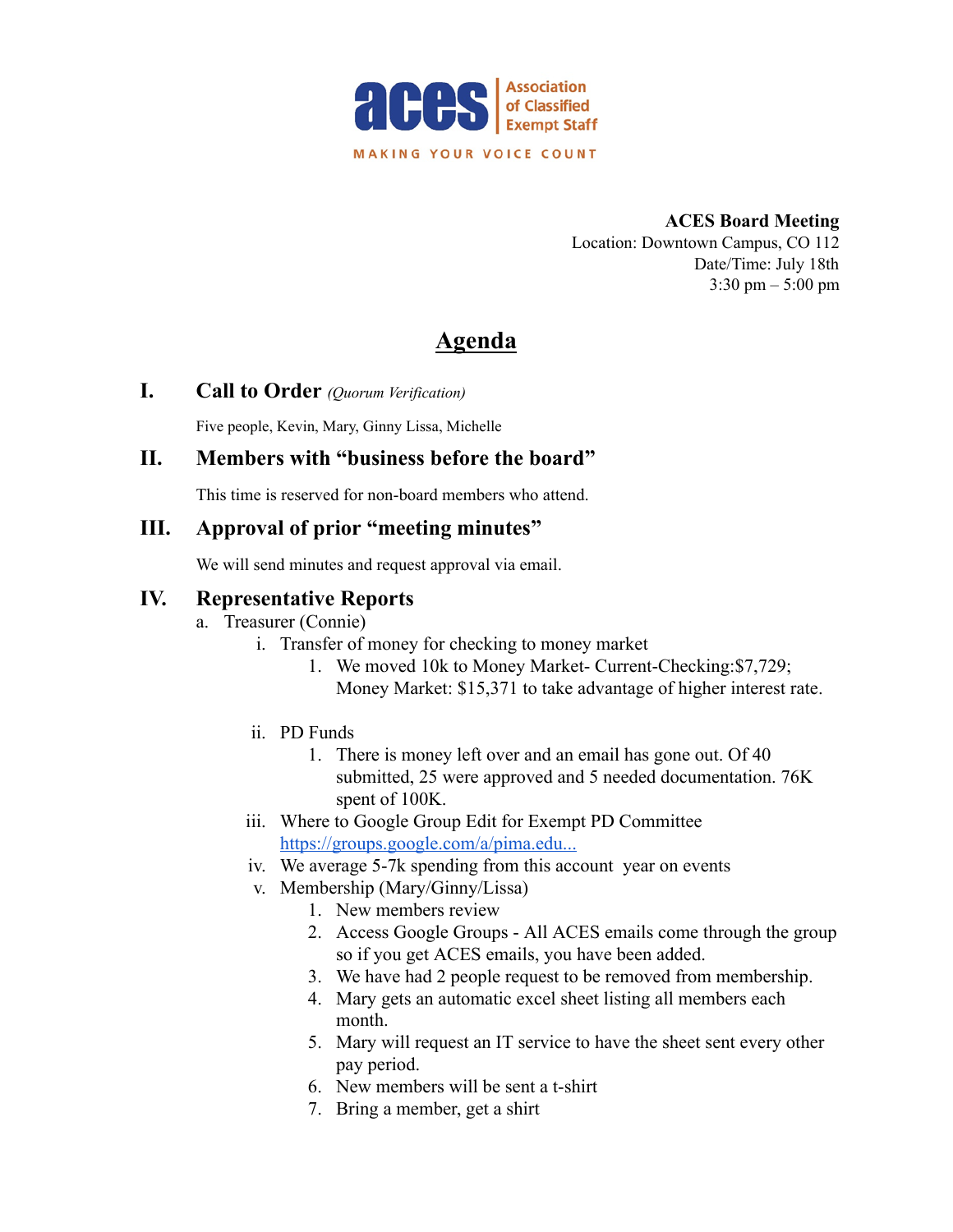- 8. We want to give money back. Bring in new people, get a point, attend a meeting get a point, raffles will include tickets to games, gift cards,
- vi. Welcome letter Lissa will send the letter to new members.
- b. Professional Development (Tom) The committee will be reviewing the second round of requests on August 1.
- c. Networking (Teresa/Michelle)- Teresa has been caught up in move. Mary and Kevin will go to T-Mobile to get phone to process event payments. It will be a monthly charge.
- d. Technology & Communication (vacant)- Kevin is working on a technology officer checklist. Currently recruiting for a full-time exempt officer.

## **V. New Business**

- a. Update on Implementation of HB 2750
	- i. How does this law affect exempt employees? We are waiting on response from college management.
- b. AERC Policy Review Review Drafts
- c. Community Outreach Food Bank and Walk for Scholarship
- d. ACES Elections
	- i. Introductions of all members
	- ii. Mary will share all of last election materials to May (via Google Drive)
- e. Officers to Recruit:
	- i. Technology and Communication (one year appt)-Mary and Lissa will work on interim format for communicating board minutes.
		- 1. newsletter
		- 2. maintaining google group
- f. ACES General Session for FALL-(revisit with full board  $\omega$  next meeting)
	- i. September or October, but want Connie and Tom present
	- ii. When people were surveyed, people preferred offsite.
	- iii. Reach out to a speaker
	- iv. Make it an event
- g. All College Day tabling event 7-8:30am
	- i. T-Shirts
	- ii. Raffle-existing members, new members, bring a member get two tickets, send out an email prior to event asking people to stop by.
	- iii. Swag- Michelle will ask about where to order metal water bottles
		- 1. portfolio
		- 2. phone case
		- 3. metal travel mug
		- 4. fans
- h. Verify Dates/Times for all future meetings
- i. Google Drive Training -Kevin
	- i. ACES wants to use google drive to transfer organizational knowledge
	- ii. You own what you create, you can share it with others. Be aware of edit vs view privileges when you share.
	- iii. Team Drives or "Shared Drive" may eventually be rolled out college wide. iv. Discuss how "Add to Drive" works
- j. Discuss Walk for Scholarship event at next meeting.